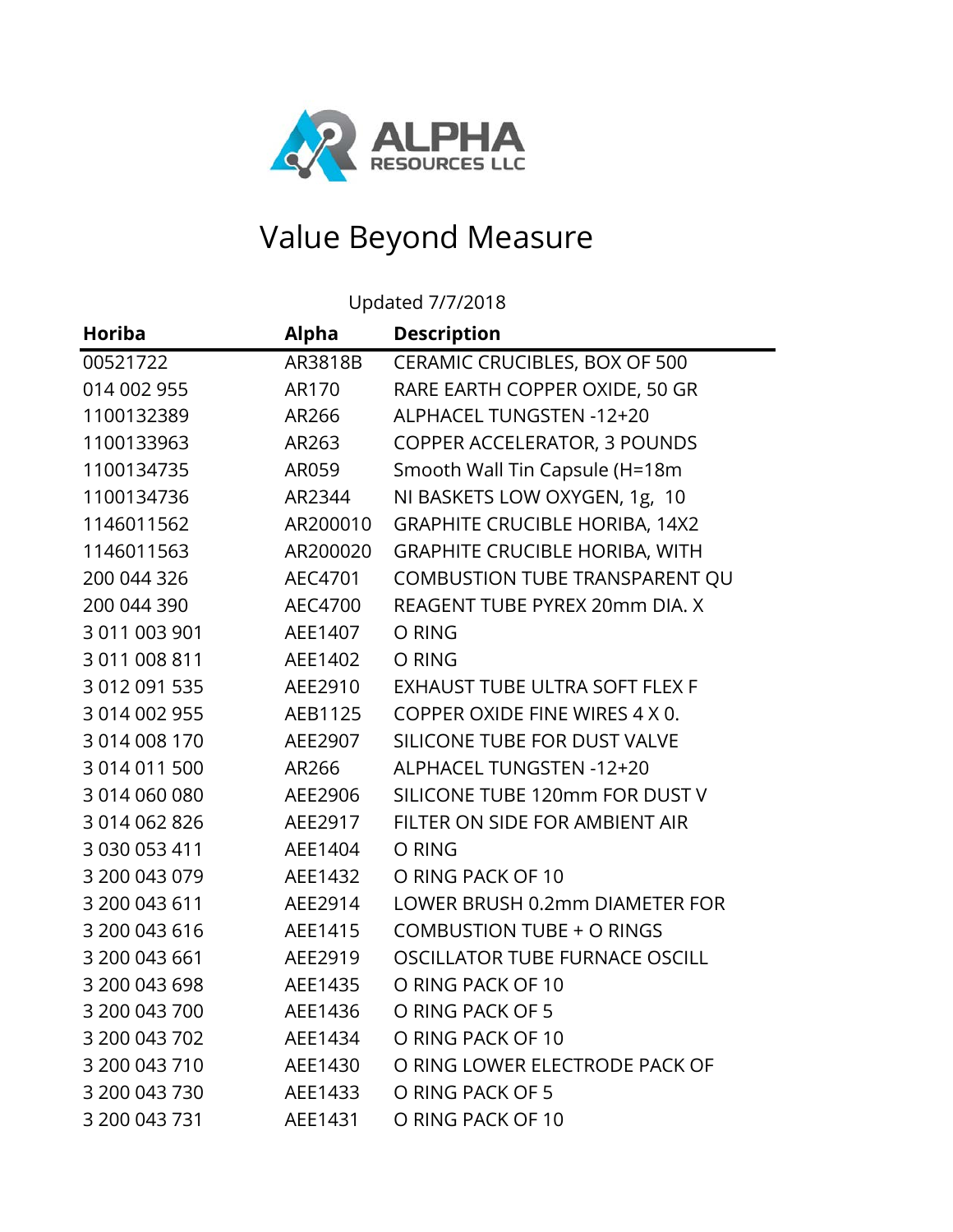| 3 200 043 739 | AEE1405 | O RING PACK OF 10                     |
|---------------|---------|---------------------------------------|
| 3 200 043 744 | AEE1403 | O RING PACK OF 10                     |
| 3 200 043 864 | AEE1414 | O RING PACK OF 2                      |
| 3 200 043 909 | AR2344  | NI BASKETS LOW OXYGEN, 1g, 10         |
| 3 200 043 917 | AEE1401 | O RING PACK OF 10                     |
| 3 200 043 942 | AEC4755 | <b>CERAMIC TUBE HORIBA CS ANALYZE</b> |
| 3 200 043 944 | AR569   | NICKEL CAPSULE 4.7 x 9.7, 245m        |
| 3 200 043 952 | AEE1416 | BACKUP RING P28, TEFLON SPIRAL        |
| 3 200 044 059 | AEE2918 | <b>MASK FILTER WHITE FILTER FOR D</b> |
| 3 200 044 074 | AEE1412 | O RING PACK OF 2                      |
| 3 200 044 093 | AEE1410 | O-RING                                |
| 3 200 044 094 | AEE1411 | O RING PACK OF 2                      |
| 3 200 044 099 | AEE1408 | O RING                                |
| 3 200 044 100 | AEE1409 | O RING PACK OF 2                      |
| 3 200 044 234 | AEE2909 | <b>EXHAUST TUBE ULTRA SOFT FLEX F</b> |
| 3 200 044 291 | AEC4750 | REAGENT TUBE QUARTZ 15mm DIA X        |
| 3 200 044 291 | AEC4751 | <b>CRUCIBLE STAND CERAMIC H 63mm</b>  |
| 3 200 044 294 | AEE2905 | WIRE BRUSH Bs WIRE FLAT TYPE B        |
| 3 200 044 295 | AEE2923 | <b>BRUSH</b>                          |
| 3 200 044 296 | AEE2922 | <b>BRUSH</b>                          |
| 3 200 044 298 | AEE2900 | SPOON FOR WEIGHING TUNGSTEN           |
| 3 200 044 383 | AEE2904 | <b>BRUSH 34mm DIAMETER CYLINDRICA</b> |
| 3 200 044 385 | AEE2901 | <b>CYLINDRICAL FILTER STAINLESS S</b> |
| 3 200 044 392 | AEE1437 | O RING PACK OF 5                      |
| 3 200 044 393 | AEE1438 | O RING PACK OF 5                      |
| 3 200 044 406 | AEE2920 | WORK COIL FOR HEATING SAMPLE H        |
| 3 200 044 406 | AEE2921 | NET FILTER 100mesh SUS DIAMETE        |
| 3 200 044 416 | AEE1406 | O RING PACK OF 2                      |
| 3 200 044 426 | AEE2913 | <b>BRUSH FOR AUTOMATIC CLEANER</b>    |
| 3 200 044 427 | AEC4752 | <b>CRUCIBLE STAND CERAMIC H 50mm</b>  |
| 3 200 044 436 | AEE2915 | DUST CATCHER FALME RETARDED FI        |
| 3 200 044 442 | AEE2902 | <b>CYLINDRICAL FILTER STAINLESS S</b> |
| 3 200 044 443 | AEE2912 | LOWER BRUSH 0.3mm DIAMETER FOR        |
| 3 200 044 444 | AEE2911 | UPPER BRUSH 0.2mm DIAMETER FOR        |
| 3 200 044 453 | AEE2903 | <b>CYLINDRICAL FILTER STAINLESS S</b> |
| 3 200 044 474 | AEE1413 | O RING DUST PACKING FKM FOR SE        |
| 3 200 044 475 | AEE2916 | HEPA FILTER (WHITE) FOR DUST B        |
| 3 200 082 153 | AEE1400 | O RING                                |
| 3014002955    | AEB1002 | COPPER OXIDE, FINE WIRES, .5 X        |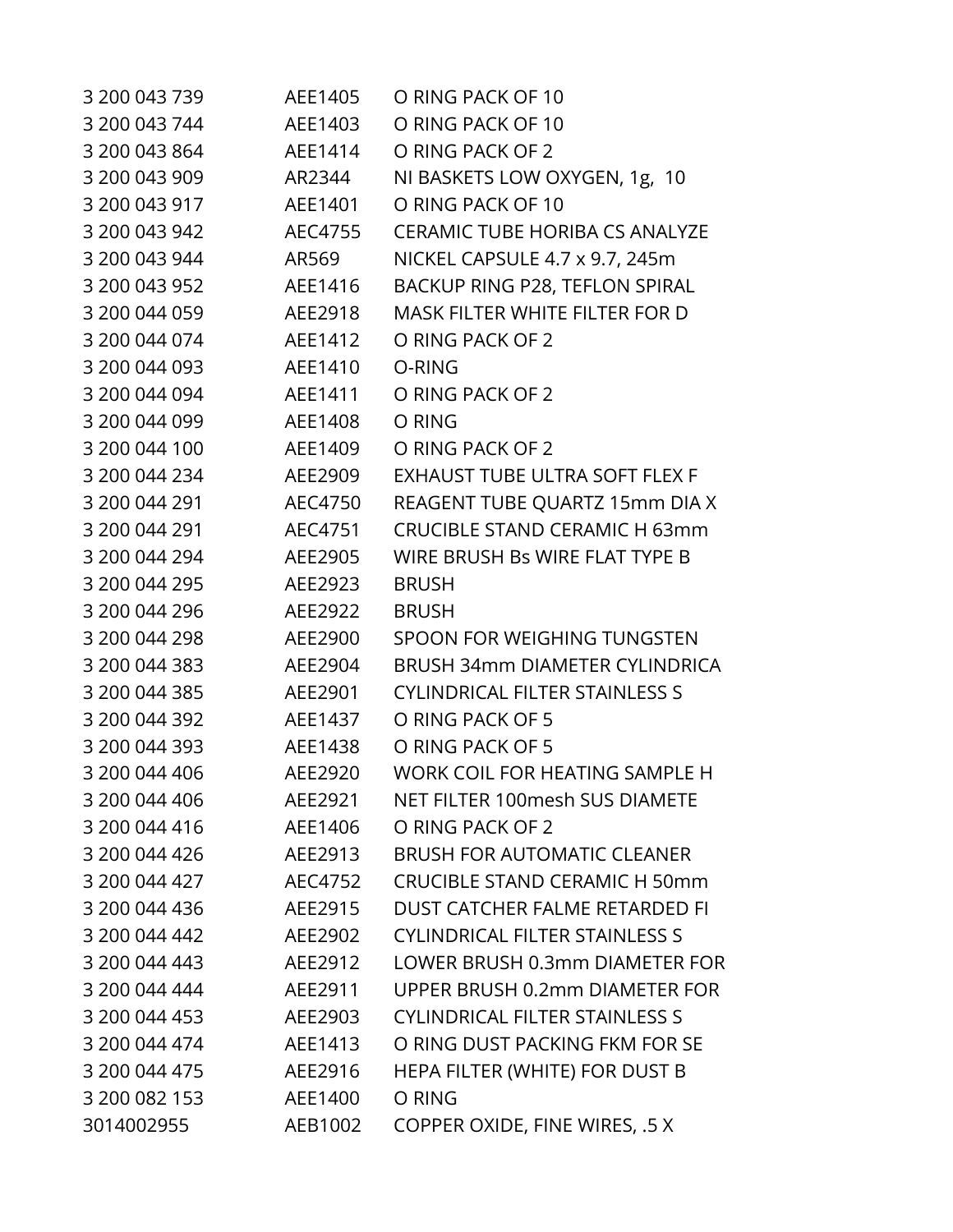| 3014006830         | AR1535   | HORIBA O/N INNER GRAPHITE CRUC        |
|--------------------|----------|---------------------------------------|
| 3014006831         | AR79001  | <b>HORIBA INNER H/GRAPHITE CRUCIB</b> |
| 3014006854         | AR076    | Tin Metal Accelerator 20 Mesh         |
| 3014006855         | AR189    | <b>COPPER STICKS 100 G AMPOULE</b>    |
| 3014011500         | AR027    | ALPHACEL TUNGSTEN III - 20+40 M       |
| 3200043542         | AR1533   | <b>GRAPHITE CRUCIBLE, HORIBA O/N</b>  |
| 3200043543         | AR200020 | <b>GRAPHITE CRUCIBLE HORIBA, WITH</b> |
| 3200043831         | AR171    | ALPHADRI MAGNESIUM PERCHLORATE        |
| 3200043879         | AR241    | <b>SILICONE GREASE 150g</b>           |
| 3200043904         | AR639    | TIN FLUX 0.5GM PELLETS, 1 POUN        |
| 3200043919         | AR2183   | NICKEL CAPSULE, 6.5 X 10 MM, F        |
| 3200043920         | AR598    | SHORT NIBBLED NICKEL LOW OXYGE        |
| 3200043944         | AR2183   | NICKEL CAPSULE, 6.5 X 10 MM, F        |
| 3200043944         | AR568    | NICKEL CAPSULE 7.0 x 12 mm FB         |
| 3200043991         | AR263    | <b>COPPER ACCELERATOR, 3 POUNDS</b>   |
| 3200044012         | AR177    | QUARTZ WOOL FINE, 4-12 micron         |
| 3200044012         | AR9721   | QUARTZ WOOL EXTRA FINE 1-4µ, 1        |
| 3200044223         | AR076    | Tin Metal Accelerator 20 Mesh         |
| 3200044294         | AR14072B | ELTRA CLEANING BRUSH                  |
| 320043904          | AR059    | Smooth Wall Tin Capsule (H=18m        |
| 3200521528         | AR3818HP | CERAMIC CRUCIBLES LOW BLANK, B        |
| 320060709          | AR32006  | <b>HORIBA COMBUSTION TUBE</b>         |
| 3200718495         | AR3818HP | CERAMIC CRUCIBLES LOW BLANK, B        |
| 3200718599         | AR3818HP | CERAMIC CRUCIBLES LOW BLANK, B        |
| 34.00-1069/4       | AR10694  | <b>COMBUSTION TUGE, HIGH TOC II</b>   |
| 902.500.010.001    | AEE1432  | O RING PACK OF 10                     |
| 902.900.070.001    | AEE1434  | O RING PACK OF 10                     |
| 905-110-300-001 AN | AR077    | IRON CHIP ACCELERATOR, 908 G          |
| 905.110.140.001    | AR266    | ALPHACEL TUNGSTEN -12+20              |
| 905.110.140.001 AN | AR027    | ALPHACEL TUNGSTEN III -20+40 M        |
| 905.110.140.001AN  | AR266    | ALPHACEL TUNGSTEN -12+20              |
| 905.110.300.001    | AR077    | IRON CHIP ACCELERATOR, 908 G          |
| 905.120.100.001    | AEE1435  | O RING PACK OF 10                     |
| 905.120.220.001    | AEE2923  | <b>BRUSH</b>                          |
| 905.120.230.001    | AEE2922  | <b>BRUSH</b>                          |
| 905.120.240.001    | AEB1002  | COPPER OXIDE, FINE WIRES, .5 X        |
| 905.120.240.001    | AEB1125  | COPPER OXIDE FINE WIRES 4 X 0.        |
| 905.120.240.001    | AR170    | RARE EARTH COPPER OXIDE, 50 GR        |
| 905.120.320.001    | AEE2905  | WIRE BRUSH Bs WIRE FLAT TYPE B        |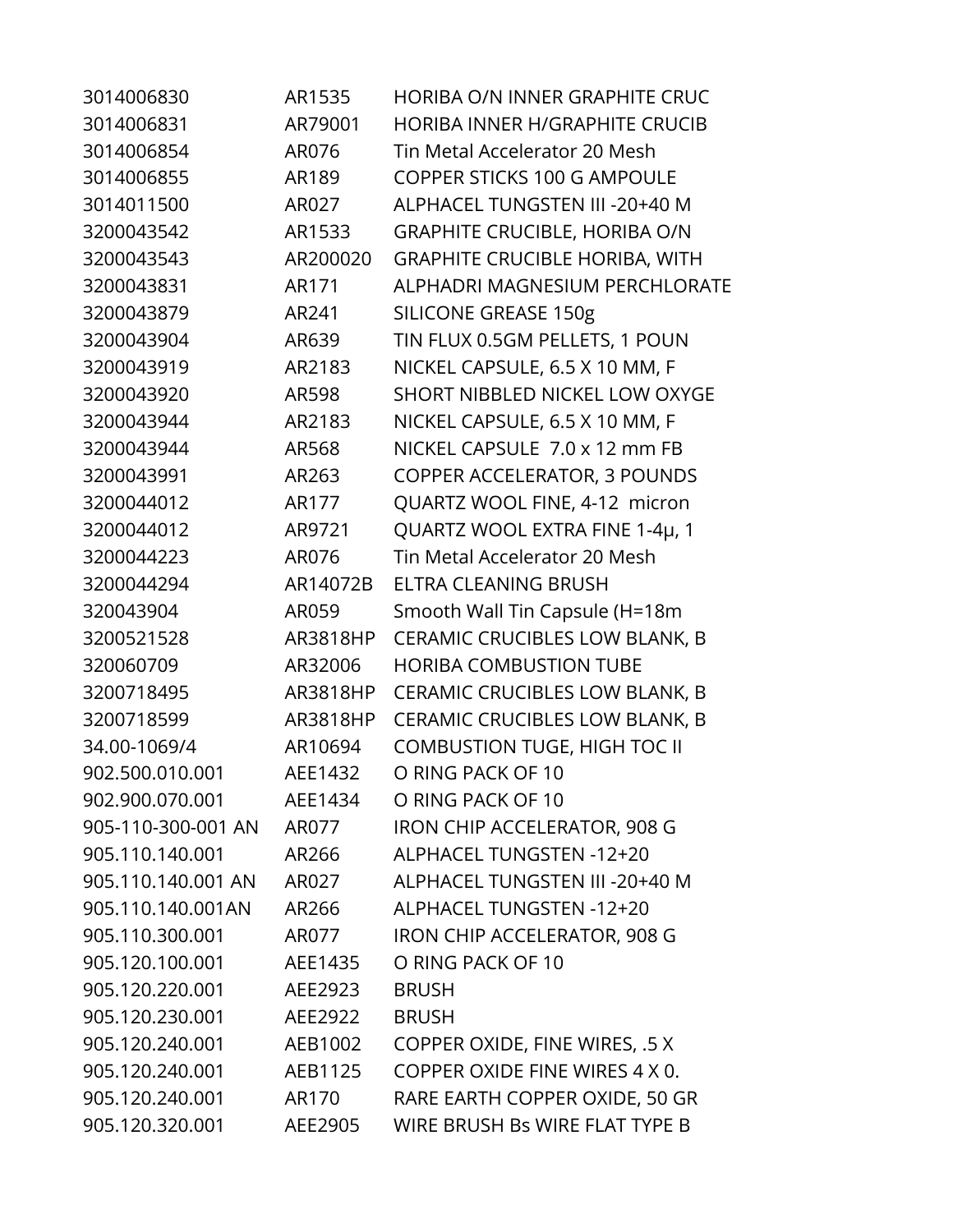| 905.120.320.001    | AR14072B | ELTRA CLEANING BRUSH                  |
|--------------------|----------|---------------------------------------|
| 905.120.320.001    | AR71031  | PLEASE SEE AR14072B, ELTRA CLE        |
| 905.130.200.001    | AR040    | COVER 4MM HOLE 1000/BOX               |
| 905.130.350.001    | AEE1433  | O RING PACK OF 5                      |
| 905.200.010.000    | AR1533   | <b>GRAPHITE CRUCIBLE, HORIBA O/N</b>  |
| 905.200.010.001    | AR1533   | <b>GRAPHITE CRUCIBLE, HORIBA O/N</b>  |
| 905.200.010.001    | AR200010 | <b>GRAPHITE CRUCIBLE HORIBA, 14X2</b> |
| 905.200.020.001    | AR200020 | <b>GRAPHITE CRUCIBLE HORIBA, WITH</b> |
| 905.200.020.001SP  | AR200020 | <b>GRAPHITE CRUCIBLE HORIBA, WITH</b> |
| 905.200.050.001    | AEC4633  | <b>INNER CRUCIBLE HORIBA PACK OF</b>  |
| 905.200.050.001    | AR1533   | <b>GRAPHITE CRUCIBLE, HORIBA O/N</b>  |
| 905.200.080.001    | AR241    | <b>SILICONE GREASE 150g</b>           |
| 905.200.320.001    | AEE2900  | SPOON FOR WEIGHING TUNGSTEN           |
| 905.200.320.001    | AR936    | V2O5 Glass Scoop 0.6cc Vol            |
| 905.200.380.001 AN | AR3818   | CERAMIC CRUCIBLE, BAGGED, BOX         |
| 905.200.430.001    | AEE1403  | O RING PACK OF 10                     |
| 905.200.500.001 AN | AR171    | ALPHADRI MAGNESIUM PERCHLORATE        |
| 905.200.550.001    | AR171    | ALPHADRI MAGNESIUM PERCHLORATE        |
| 905.200.560.001    | AEC4700  | REAGENT TUBE PYREX 20mm DIA. X        |
| 905.200.560.001    | AR117    | <b>COMBUSTION TUBE FOR HORIBA MOD</b> |
| 905.200.560.001AN  | AEC4700  | REAGENT TUBE PYREX 20mm DIA. X        |
| 905.200.604.001    | AEE1405  | O RING PACK OF 10                     |
| 905.200.650.001    | AEE1436  | O RING PACK OF 5                      |
| 905.200.890.001    | AEC4750  | REAGENT TUBE QUARTZ 15mm DIA X        |
| 905.200.920.001    | AEE2921  | NET FILTER 100mesh SUS DIAMETE        |
| 905.201.000.001    | AR2344   | NI BASKETS LOW OXYGEN, 1g, 10         |
| 905.201.020.001    | AR059    | Smooth Wall Tin Capsule (H=18m        |
| 905.201.060.001    | AR2183   | NICKEL CAPSULE, 6.5 X 10 MM, F        |
| 905.201.080.001    | AR639    | TIN FLUX 0.5GM PELLETS, 1 POUN        |
| 905.201.140.001    | AR8053   | <b>COMBUSTION BOAT, BOX OF 500</b>    |
| 905.201.150.001    | AEC5100  | <b>TURBO TUBE MODEL 3000</b>          |
| 905.201.190.001    | AEC4755  | <b>CERAMIC TUBE HORIBA CS ANALYZE</b> |
| 905.201.210.001    | AEE2904  | <b>BRUSH 34mm DIAMETER CYLINDRICA</b> |
| 905.201.210.001    | AR022B   | <b>CLEANING BRUSH /90 BEND</b>        |
| 905.201.240.001    | AEE1406  | O RING PACK OF 2                      |
| 905.201.250.001 AN | AR076    | Tin Metal Accelerator 20 Mesh         |
| 905.201.280.001    | AEE1401  | O RING PACK OF 10                     |
| 905.201.300.001    | AEE2920  | WORK COIL FOR HEATING SAMPLE H        |
| 905.201.320.001    | AEE2919  | OSCILLATOR TUBE FURNACE OSCILL        |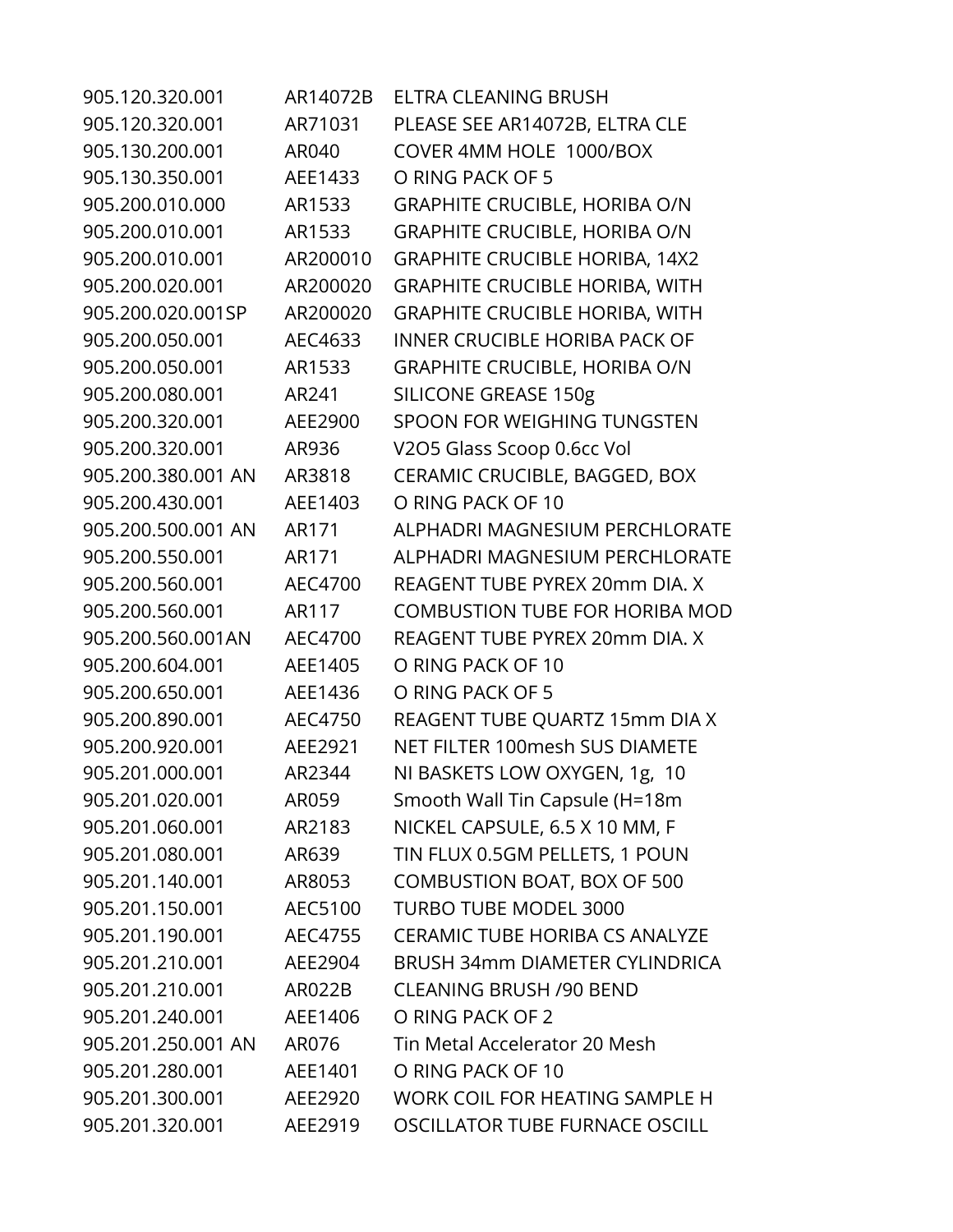| 905.201.330.001   | AR569    | NICKEL CAPSULE 4.7 x 9.7, 245m        |
|-------------------|----------|---------------------------------------|
| 905.201.340.001   | AR076    | Tin Metal Accelerator 20 Mesh         |
| 905.201.360.001   | AR189    | <b>COPPER STICKS 100 G AMPOULE</b>    |
| 905.201.400.001   | AEE1430  | O RING LOWER ELECTRODE PACK OF        |
| 905.201.410.001   | AEE1431  | O RING PACK OF 10                     |
| 905.201.420.001   | AEE1416  | BACKUP RING P28, TEFLON SPIRAL        |
| 905.201.450.001   | AR9895   | <b>GRAPHITE DOSING CRUCIBLE, BOX</b>  |
| 905.201.450.001AN | AR9895   | <b>GRAPHITE DOSING CRUCIBLE, BOX</b>  |
| 905.201.460.001   | AEE1437  | O RING PACK OF 5                      |
| 905.201.470.001   | AEE1438  | O RING PACK OF 5                      |
| 905.201.660.001   | AR177    | QUARTZ WOOL FINE, 4-12 micron         |
| 905.201.660.001   | AR9721   | QUARTZ WOOL EXTRA FINE 1-4µ, 1        |
| 905.201.660.001AN | AR177    | QUARTZ WOOL FINE, 4-12 micron         |
| 905.201.790.001   | AR79001  | <b>HORIBA INNER H/GRAPHITE CRUCIB</b> |
| 905.201.810.001   | AEE2913  | <b>BRUSH FOR AUTOMATIC CLEANER</b>    |
| 905.201.820.001   | AEC4751  | <b>CRUCIBLE STAND CERAMIC H 63mm</b>  |
| 905.201.830.001   | AEE2901  | <b>CYLINDRICAL FILTER STAINLESS S</b> |
| 905.201.850.001   | AEE2907  | SILICONE TUBE FOR DUST VALVE          |
| 905.201.890.001   | AEE2906  | SILICONE TUBE 120mm FOR DUST V        |
| 905.201.910.001   | AEE2909  | EXHAUST TUBE ULTRA SOFT FLEX F        |
| 905.201.920.001   | AEE2918  | <b>MASK FILTER WHITE FILTER FOR D</b> |
| 905.201.930.001   | AEE2902  | <b>CYLINDRICAL FILTER STAINLESS S</b> |
| 905.201.940.001   | AEE2912  | LOWER BRUSH 0.3mm DIAMETER FOR        |
| 905.201.950.001   | AEE2911  | UPPER BRUSH 0.2mm DIAMETER FOR        |
| 905.202.020.001   | AEE1415  | <b>COMBUSTION TUBE + O RINGS</b>      |
| 905.202.030.001   | AEE1408  | O RING                                |
| 905.202.040.001   | AEE2914  | LOWER BRUSH 0.2mm DIAMETER FOR        |
| 905.202.050.001   | AEE1409  | O RING PACK OF 2                      |
| 905.202.060.001   | AEE1410  | O-RING                                |
| 905.202.070.001   | AEE1411  | O RING PACK OF 2                      |
| 905.202.080.001   | AEE1412  | O RING PACK OF 2                      |
| 905.202.090.001   | AEE2915  | DUST CATCHER FALME RETARDED FI        |
| 905.202.100.001   | AEC4752  | <b>CRUCIBLE STAND CERAMIC H 50mm</b>  |
| 905.202.100.001   | AR5202LE | Ceramic Pedestal for Horiba -         |
| 905.202.100.001   | AR5203HS | Ceramic Pedestal for Horiba           |
| 905.202.110.001   | AEE2903  | <b>CYLINDRICAL FILTER STAINLESS S</b> |
| 905.202.120.001   | AEE1414  | O RING PACK OF 2                      |
| 905.202.130.001   | AEE2916  | HEPA FILTER (WHITE) FOR DUST B        |
| 905.202.140.001   | AEE1413  | O RING DUST PACKING FKM FOR SE        |